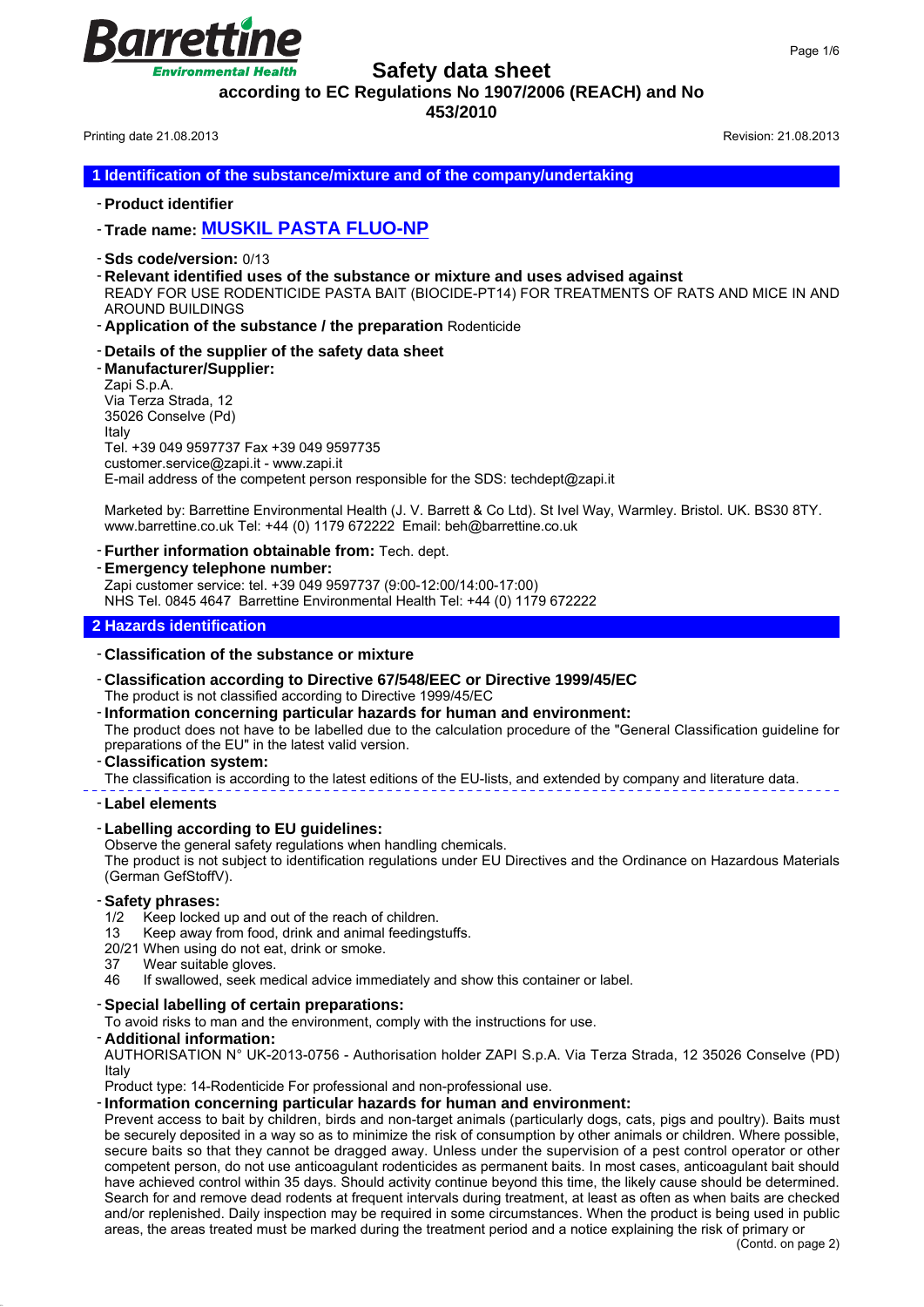Printing date 21.08.2013 **Revision: 21.08.2013** Revision: 21.08.2013

# **Trade name: MUSKIL PASTA FLUO-NP**

(Contd. of page 1)

secondary poisoning by the anticoagulant as well as indicating the first measures to be taken in case of poisoning must be made available alongside the baits. When tamper resistant bait stations are used, they should be clearly marked to show that they contain rodenticides and that they should not be disturbed. The resistance status of the target population should be taken into account when considering the choice of rodenticide to be used. In those areas where evidences of resistance to specific active ingredients are suspected, avoid their use. To minimise the accumulation of rodent resistance to anticoagulants, it is advisable to alternate baits containing different anticoagulant active ingredients. Never place the product indiscriminately.

- **Other hazards**
- **Results of PBT and vPvB assessment**
- **PBT:** Not applicable.
- **vPvB:** Not applicable.

### **3 Composition/information on ingredients**

- **Chemical characterization: Mixtures**
- **Description:** Mixture of substances listed below with nonhazardous additions.

| - Dangerous components: |                                                                                                                                                         |         |
|-------------------------|---------------------------------------------------------------------------------------------------------------------------------------------------------|---------|
| CAS: 56073-07-5         | difenacoum                                                                                                                                              | 0.0025% |
|                         | EINECS: 259-978-4 $\frac{1}{2}$ T + R28; $\frac{1}{2}$ T R48/25; $\frac{1}{2}$ N R50/53                                                                 |         |
|                         | Acute Tox. 2, H300; STOT RE 1, H372; SAquatic Acute 1, H400; Aquatic                                                                                    |         |
|                         | Chronic 1. H410                                                                                                                                         |         |
| CAS: 28772-56-7         | bromadiolone                                                                                                                                            | 0.0025% |
|                         | EINECS: 249-205-9 <b>3</b> T+ R26/27/28; 3 T R48/23/24/25; 3 N R50/53                                                                                   |         |
|                         | Acute Tox. 1, H300; Acute Tox. 1, H310; Acute Tox. 1, H330; $\circledast$ STOT RE 1, H372; $\circledast$ Aquatic Acute 1, H400; Aquatic Chronic 1, H410 |         |
|                         |                                                                                                                                                         |         |

- **Additional information:** For the wording of the listed risk phrases refer to section 16.

### **4 First aid measures**

- **Description of first aid measures**
- **After inhalation:** Supply fresh air; consult doctor in case of complaints.
- **After skin contact:** Generally the product does not irritate the skin.
- **After eye contact:** Rinse opened eye for several minutes under running water.
- **After swallowing:**

Seek immediate medical advice.

Show the container, label or the safety data sheet of the product.

- **Information for doctor:**

#### - **Most important symptoms and effects, both acute and delayed**

 Difenacoum and bromadiolone are anticoagulants which may produce bleeding; the onset of bleeding may be delayedfor several days after exposure. If there is no active bleeding the INR (prothrombin ime) should be measured onpresentation and 48-72 hours after exposure. If the INR is greater than 4, administer Vitamin k1 (phytomenadione) 5- 10 mg by slow intravenous injection (100 μg/kg body weight for a child). Treatment with phytomenadione (orally or intravenously) may be required for several weeks. The advice of the National Poisons Information Service (http:// www.npis.org/) should be sought, particularly if active bleeding occurs.

#### - **Indication of any immediate medical attention and special treatment needed**

Vitamin K1 (under medical supervision). UK medical professionals should contact the National Poisons Information Service (www.npis.org) for further advice.

#### **5 Firefighting measures**

- **Extinguishing media**
- **Suitable extinguishing agents:**

CO2, powder or water spray. Fight larger fires with water spray or alcohol resistant foam.

- **Special hazards arising from the substance or mixture** No further relevant information available.
- **Advice for firefighters**
- **Protective equipment:** No special measures required.

### **6 Accidental release measures**

- **Personal precautions, protective equipment and emergency procedures** Not required.
- **Environmental precautions:** No special measures required.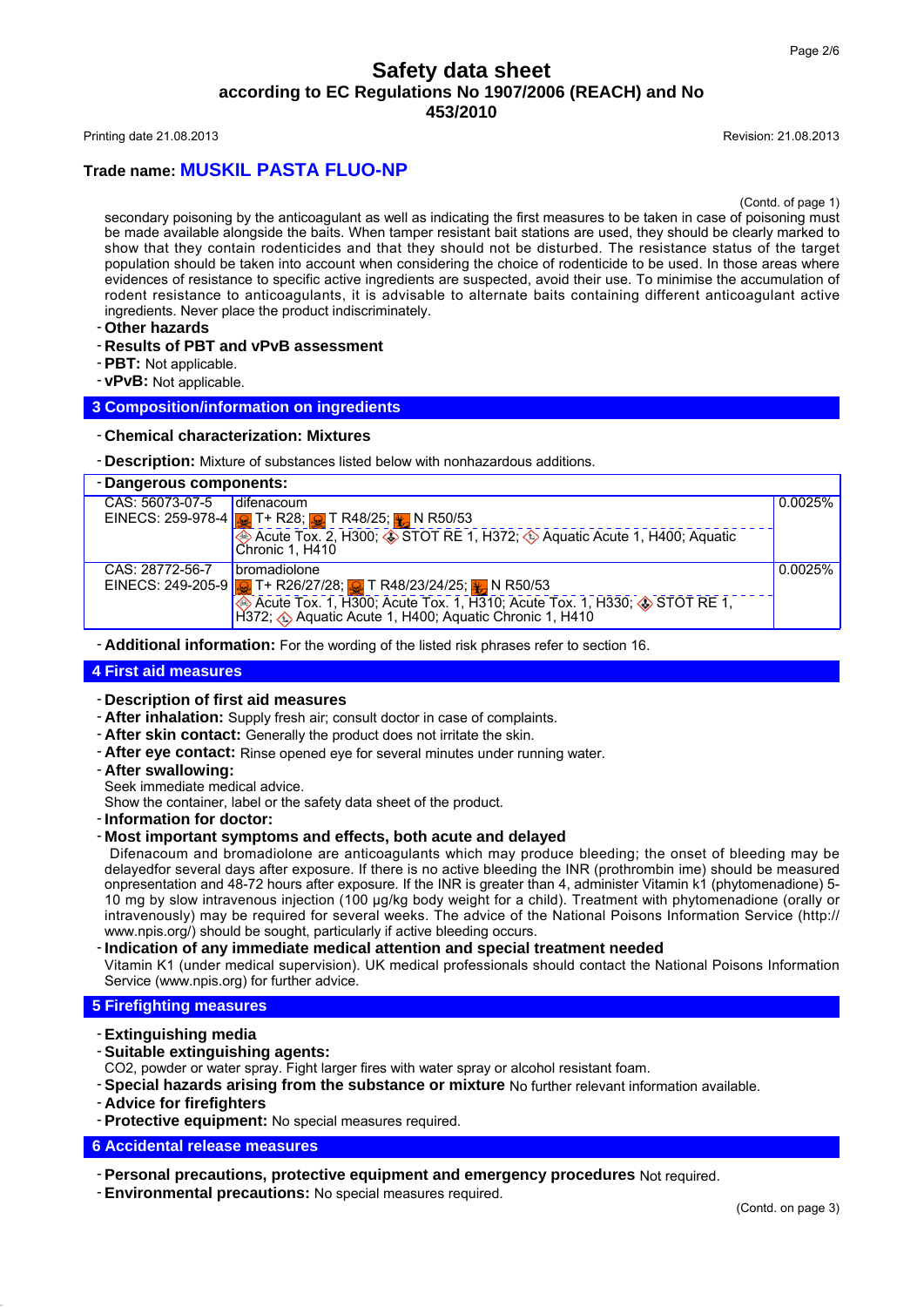### **Trade name: MUSKIL PASTA FLUO-NP**

(Contd. of page 2)

- **Methods and material for containment and cleaning up:** Dispose contaminated material as waste according to item 13.
- **Reference to other sections** No dangerous substances are released. See Section 7 for information on safe handling.
- See Section 8 for information on personal protection equipment.
- See Section 13 for disposal information.

### **7 Handling and storage**

#### - **Handling:**

- **Precautions for safe handling** Wear suitable gloves.
- **Information about fire and explosion protection:** No special measures required.

### - **Conditions for safe storage, including any incompatibilities**

- **Storage:**
- **Requirements to be met by storerooms and receptacles:** No special requirements.
- **Information about storage in one common storage facility:** Not required.
- **Further information about storage conditions:** Keep in a cool, dry, well ventialed area

Store under lock and key and out of the reach of children.

- **Specific end use(s)** No further relevant information available.

### **8 Exposure controls/personal protection**

- **Additional information about design of technical facilities:** No further data; see item 7.
- **Control parameters**

#### - **Ingredients with limit values that require monitoring at the workplace:**

The product does not contain any relevant quantities of materials with critical values that have to be monitored at the workplace.

- **Additional information:** The lists valid during the making were used as basis.
- **Exposure controls**
- **Personal protective equipment:**
- **General protective and hygienic measures:** Keep away from food, drink and animal feedingstuffs.
- **Respiratory protection:** Not required.
- **Protection of hands:**



Protective gloves

The glove material has to be impermeable and resistant to the product/ the substance/ the preparation.

Due to missing tests no recommendation to the glove material can be given for the product/ the preparation/ the chemical mixture.

Selection of the glove material on consideration of the penetration times, rates of diffusion and the degradation

- **Material of gloves**

The selection of the suitable gloves does not only depend on the material, but also on further marks of quality and varies from manufacturer to manufacturer. As the product is a preparation of several substances, the resistance of the glove material can not be calculated in advance and has therefore to be checked prior to the application.

- **Penetration time of glove material**
- The exact break trough time has to be found out by the manufacturer of the protective gloves and has to be observed.

- **Eye protection:** Not required.

**9 Physical and chemical properties** - **Information on basic physical and chemical properties** - **General Information** - **Appearance: Form:** Solid **Colour:** Fluorescent red (Contd. on page 4)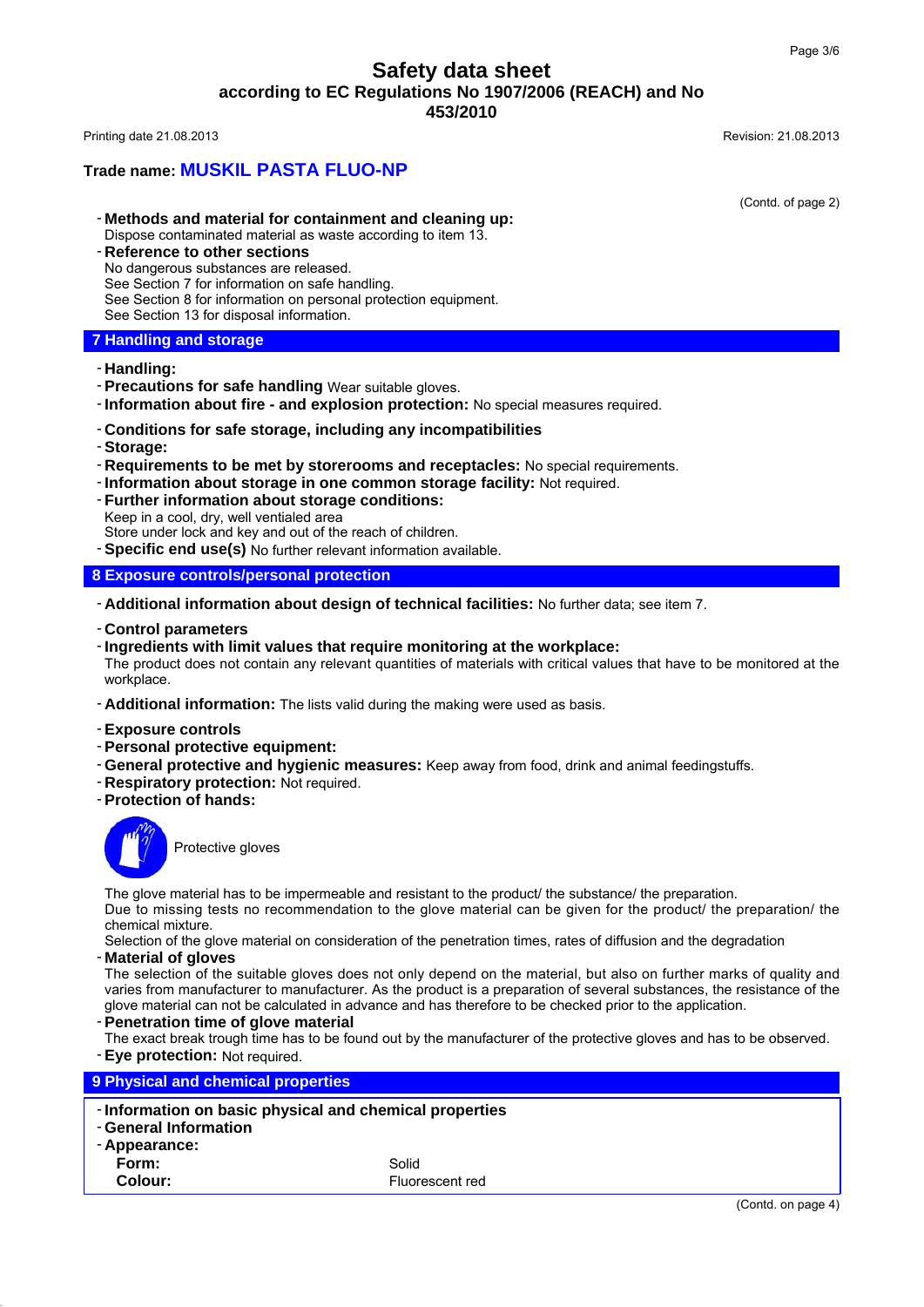Printing date 21.08.2013 **Revision: 21.08.2013** Revision: 21.08.2013

# **Trade name: MUSKIL PASTA FLUO-NP**

|                                                            | (Contd. of page 3)                            |
|------------------------------------------------------------|-----------------------------------------------|
| - Odour:                                                   | Characteristic                                |
| - Odour threshold:                                         | Not determined.                               |
| - pH-value:                                                | 6.90 (1% aqu. sol. CIPAC MT75.3)              |
| - Change in condition                                      |                                               |
| <b>Melting point/Melting range:</b>                        | Not applicable                                |
| <b>Boiling point/Boiling range:</b>                        | Not applicable.                               |
| - Flash point:                                             | Not flammable                                 |
| - Flammability (solid, gaseous):                           | Not determined.                               |
| - Ignition temperature:                                    |                                               |
| <b>Decomposition temperature:</b>                          | Not determined.                               |
| - Self-igniting:                                           | Product is not selfigniting.                  |
| - Danger of explosion:                                     | Product does not present an explosion hazard. |
| - Explosion limits:                                        |                                               |
| Lower:                                                     | Not determined.                               |
| Upper:                                                     | Not determined.                               |
| - Vapour pressure:                                         | Not applicable.                               |
| - Density:                                                 | 1.282 g/ml (CIPAC MT33)                       |
| - Solubility in / Miscibility with                         |                                               |
| water:                                                     | Insoluble.                                    |
| - Partition coefficient (n-octanol/water): Not determined. |                                               |
| - Viscosity:                                               |                                               |
| Dynamic:                                                   | Not applicable.                               |
| Kinematic:                                                 | Not applicable.                               |
| - Solvent content:                                         |                                               |
| <b>Organic solvents:</b>                                   | $0.3\%$                                       |
| - Other information                                        | No further relevant information available.    |
|                                                            |                                               |

### **10 Stability and reactivity**

- **Reactivity**

- **Chemical stability**
- **Thermal decomposition / conditions to be avoided:** No decomposition if used according to specifications.
- **Possibility of hazardous reactions** No dangerous reactions known.
- **Conditions to avoid** No further relevant information available.
- **Incompatible materials:** No further relevant information available.
- **Hazardous decomposition products:** No dangerous decomposition products known.

## **11 Toxicological information**

- **Information on toxicological effects**

- **Acute toxicity:**

| - LD/LC50 values relevant for classification: |                         |                                         |
|-----------------------------------------------|-------------------------|-----------------------------------------|
|                                               | 28772-56-7 bromadiolone |                                         |
| Oral                                          | LD50                    | 1.125 mg/kg (rat)                       |
| Dermal                                        | LD50                    | 1.71 mg/kg (rabbit)                     |
|                                               |                         | Inhalative $LC50/4h$ 0.00043 mg/l (rat) |
|                                               | 56073-07-5 difenacoum   |                                         |
| Oral                                          | LD50                    | 1.8 mg/kg (rat)<br>male rat             |
|                                               |                         | 2 mg/kg (rabbit)                        |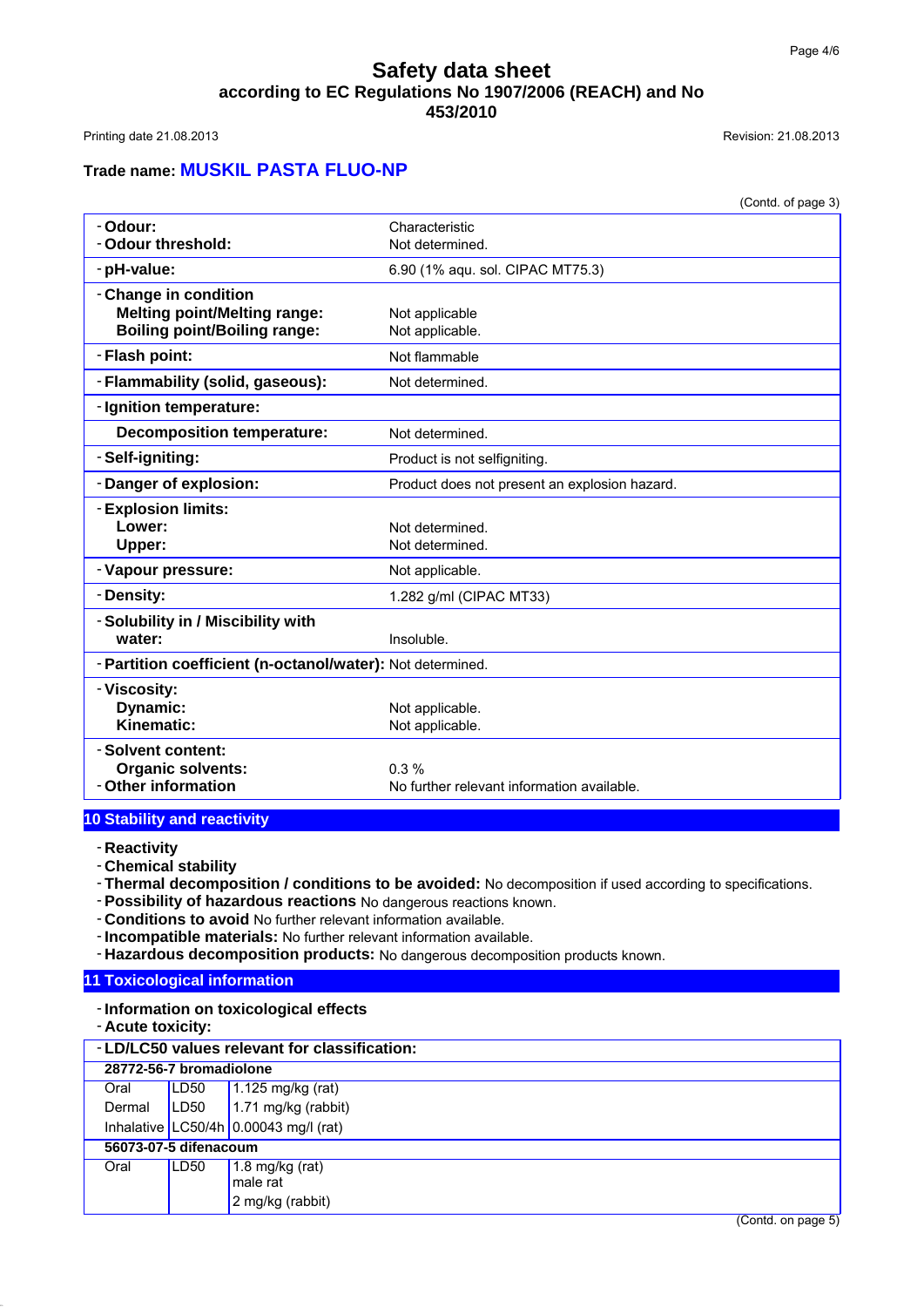Printing date 21.08.2013 **Revision: 21.08.2013** Revision: 21.08.2013

# **Trade name: MUSKIL PASTA FLUO-NP**

|                          |                  | (Contd. of page 4)                    |
|--------------------------|------------------|---------------------------------------|
| Dermal                   | LD <sub>50</sub> | $1000$ mg/kg (rabbit)                 |
| <b>MUSKIL PASTA BAIT</b> |                  |                                       |
| Oral                     | LD50             | $\vert$ > 2500 mg/kg (rat) (OECD 423) |
| Dermal                   | LD50             | > 2000 mg/kg (rat) (OECD 402)         |
|                          |                  |                                       |

### - **Primary irritant effect:**

- **on the skin:** Non-irritant (OECD 404-rabbit)
- **on the eye:**
- Non-irritant (OECD 405-rabbit)
- **Sensitization:**
- Non-sensitiser
- (OECD 429-mouse)

### - **Additional toxicological information:**

The product is not subject to classification according to the calculation method of the General EU Classification Guidelines for Preparations as issued in the latest version.

When used and handled according to specifications, the product does not have any harmful effects to our experience and the information provided to us.

### **12 Ecological information**

### - **Toxicity**

| - Aquatic toxicity:     |                                      |  |
|-------------------------|--------------------------------------|--|
| 28772-56-7 bromadiolone |                                      |  |
|                         | LC50/96h 3.0 mg/l (bluegill sunfish) |  |
|                         | $1.4 \text{ mg/l}$ (rainbow trout)   |  |
| 56073-07-5 difenacoum   |                                      |  |
|                         | LC50/96h 0.10 mg/l (rainbow trout)   |  |

- **Persistence and degradability** No further relevant information available.
- **Behaviour in environmental systems:**
- **Bioaccumulative potential** No further relevant information available.
- **Mobility in soil** No further relevant information available.
- **Ecotoxical effects:**

### - **Other information:**

| 28772-56-7 bromadiolone |  |
|-------------------------|--|

Oral LD50 138 mg/kg (bobwhite quail)

 $LC50$  >1000 mg/kg (worm)

### **56073-07-5 difenacoum**

Oral LD50 >50 mg/kg (chicken)

- **Additional ecological information:**

- **General notes:** Do not allow product to reach ground water, water course or sewage system.

- **Results of PBT and vPvB assessment**
- **PBT:** Not applicable.
- **vPvB:** Not applicable.
- **Other adverse effects** No further relevant information available.

### **13 Disposal considerations**

### - **Waste treatment methods**

- **Recommendation**

Dispose of dead rodents in accordance with local requirements. In the UK poisoned rodents may be disposed of by the waste producer at an incinerator or landfill permitted to accept that type of waste, or collected by a registered waste carrier and taken for disposal at a suitably permitted site. For professional use: for further information on disposal contact the Environment Agency (http://www.environmentagency.gov.uk) or SEPA (http://www.sepa.org.uk ). Product and its packaging: remove all baits after treatment and dispose of them in accordance with local requirements.

For information on disposal in the UK contact the Environment Agency (http://www.environment-agency.gov.uk) or SEPA (http://www.sepa.org.uk).